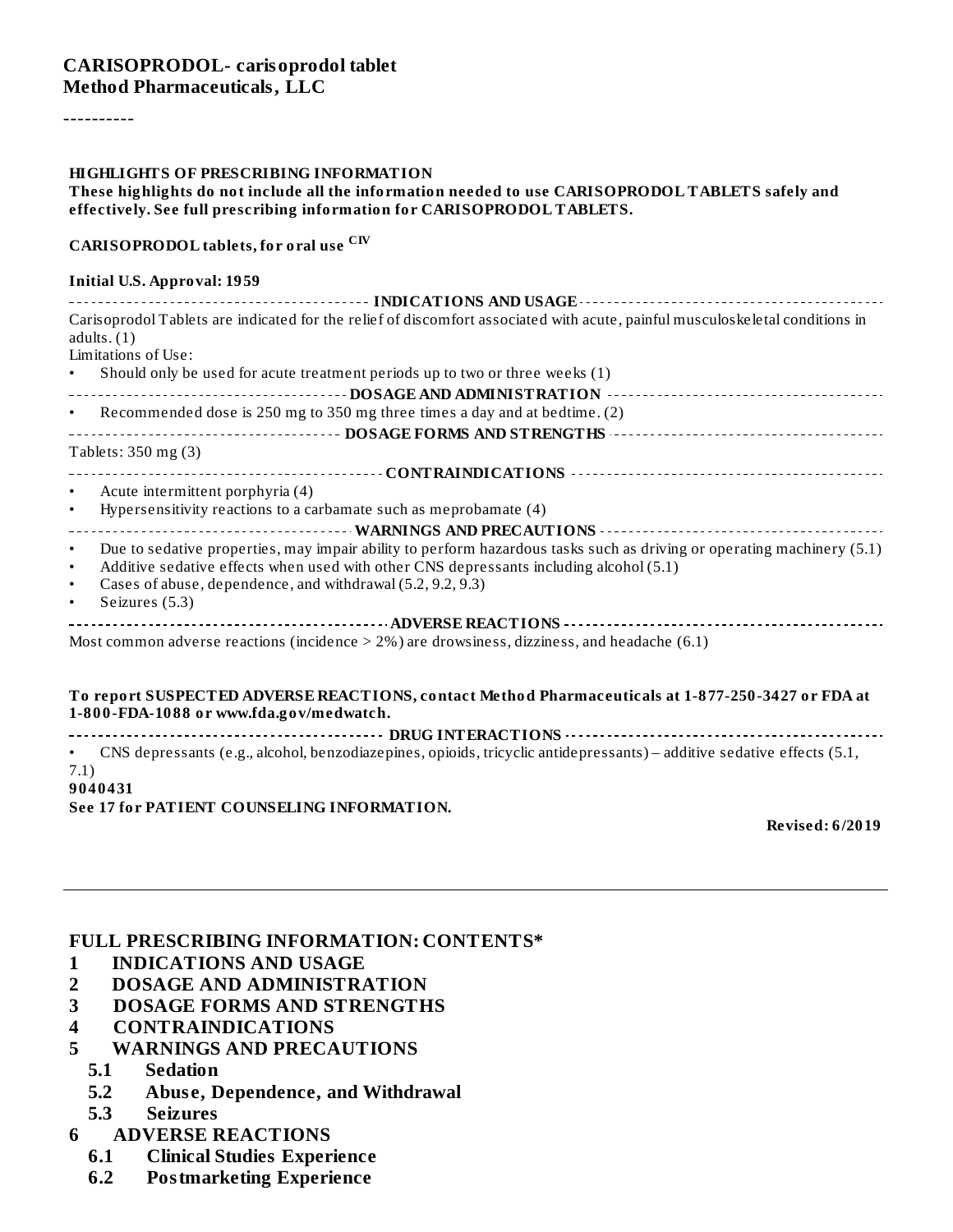### **7 DRUG INTERACTIONS**

- **7.1 CNS Depressants**
- **7.2 CYP2C19 Inhibitors and Inducers**
- **8 USE IN SPECIFIC POPULATIONS**
	- **8.1 Pregnancy: Pregnancy Category C.**
	- **8.2 Labor and Delivery**
	- **8.3 Nursing Mothers**
	- **8.4 Pediatric Us e**
	- **8.5 Geriatric Us e**
	- **8.6 Renal Impairment**
	- **8.7 Hepatic Impairment**
	- **8.8 Patients with Reduced CYP2C19 Activity**
- **9 DRUG ABUSE AND DEPENDENCE**
	- **9.1 Controlled Substance**
	- **9.2 Abus e**
	- **9.3 Dependence**
- **10 OVERDOSAGE**
- **11 DESCRIPTION**
- **12 CLINICAL PHARMACOLOGY**
	- **12.1 Mechanism of Action**
	- **12.2 Pharmacodynamics**
	- **12.3 Pharmacokinetics**
- **13 NONCLINICAL TOXICOLOGY**
	- **13.1 Carcinogenesis, Mutagenesis, Impairment of Fertility**
- **14 CLINICAL STUDIES**
- **16 HOW SUPPLIED/STORAGE AND HANDLING**
- **17 PATIENT COUNSELING INFORMATION**
	- **17.1 Sedation**
	- **17.2 Avoidance of Alcohol and Other CNS Depressants**
	- **17.3 Carisoprodol Tablets Should Only Be Us ed for Short-Term Treatment**
- \* Sections or subsections omitted from the full prescribing information are not listed.

### **FULL PRESCRIBING INFORMATION**

### **1 INDICATIONS AND USAGE**

Carisoprodol Tablets USP are indicated for the relief of discomfort associated with acute, painful musculoskeletal conditions in adults.

Carisoprodol Tablets USP should only be used for short periods (up to two or three weeks) because adequate evidence of effectiveness for more prolonged use has not been established and because acute, painful musculoskeletal conditions are generally of short duration [*see Dosage and Administration (2)*].

### **2 DOSAGE AND ADMINISTRATION**

The recommended dose of carisoprodol is 250 mg to 350 mg three times a day and at bedtime. The recommended maximum duration of carisoprodol use is up to two or three weeks.

### **3 DOSAGE FORMS AND STRENGTHS**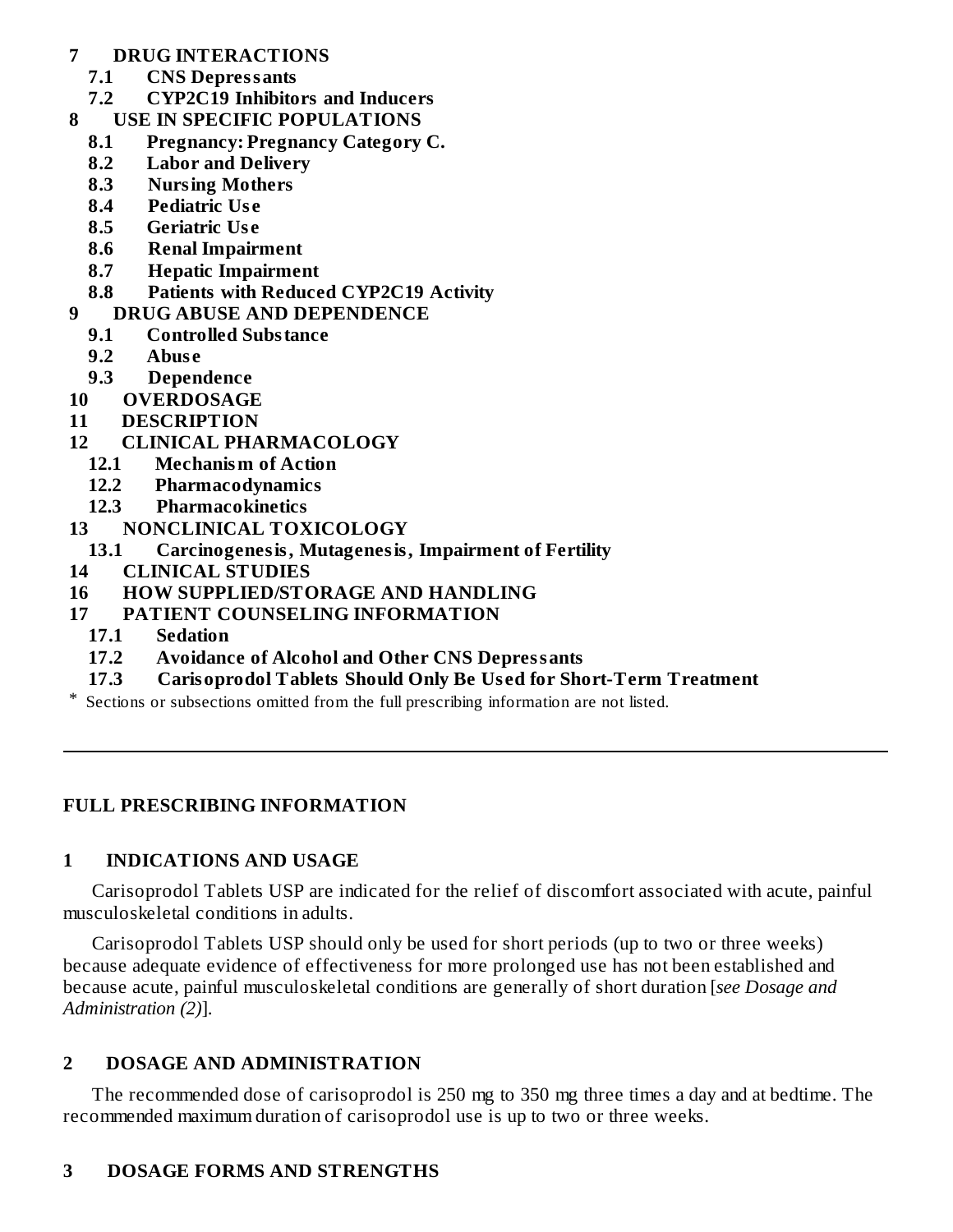350 mg Tablets: white, round, unscored tablets debossed "2410 V" on one side and plain on the reverse side.

### **4 CONTRAINDICATIONS**

Carisoprodol Tablets are contraindicated in patients with a history of acute intermittent porphyria or a hypersensitivity reaction to a carbamate such as meprobamate.

### **5 WARNINGS AND PRECAUTIONS**

### **5.1 Sedation**

Carisoprodol has sedative properties (in the low back pain trials, 13% to 17% of patients who received carisoprodol experienced sedation compared to 6% of patients who received placebo) [*see ADVERSE REACTIONS (6.1)*] and may impair the mental and/or physical abilities required for the performance of potentially hazardous tasks such as driving a motor vehicle or operating machinery. There have been post-marketing reports of motor vehicle accidents associated with the use of carisoprodol.

Since the sedative effects of carisoprodol and other CNS depressants (e.g., alcohol, benzodiazepines, opioids, tricyclic antidepressants) may be additive, appropriate caution should be exercised with patients who take more than one of these CNS depressants simultaneously.

### **5.2 Abus e, Dependence, and Withdrawal**

Carisoprodol has been subject to abuse, dependence, withdrawal, misuse, and criminal diversion. *[see Drug Abuse and Dependence (9.1, 9.2, 9.3)]*. Abuse of carisoprodol poses a risk of overdosage which may lead to death, CNS and respiratory depression, hypotension, seizures, and other disorders *[see Overdosage (10)]*.

Post-marketing experience cases of carisoprodol abuse and dependence have been reported in patients with prolonged use and a history of drug abuse. Although most of these patients took other drugs of abuse, some patients solely abused carisoprodol. Withdrawal symptoms have been reported following abrupt cessation of carisoprodol after prolonged use. Reported withdrawal symptoms included insomnia, vomiting, abdominal cramps, headache, tremors, muscle twitching, ataxia, hallucinations, and psychosis. One of carisoprodol's metabolites, meprobamate (a controlled substance), may also cause dependence *[see Clinical Pharmacology (12.3)]*.

To reduce the risk of carisoprodol abuse, assess the risk of abuse prior to prescribing. After prescribing, limit the length of treatment to three weeks for the relief of acute musculoskeletal discomfort, keep careful prescription records, monitor for signs of abuse and overdose, and educate patients and their families about abuse and on proper storage and disposal.

### **5.3 Seizures**

There have been postmarketing reports of seizures in patients who received carisoprodol. Most of these cases have occurred in the setting of multiple drug overdoses (including drugs of abuse, illegal drugs, and alcohol) [*see Overdosage (10)*].

# **6 ADVERSE REACTIONS**

### **6.1 Clinical Studies Experience**

Because clinical studies are conducted under widely varying conditions, adverse reaction rates observed in clinical studies of a drug cannot be directly compared to rates in the clinical studies of another drug and may not reflect rates observed in practice.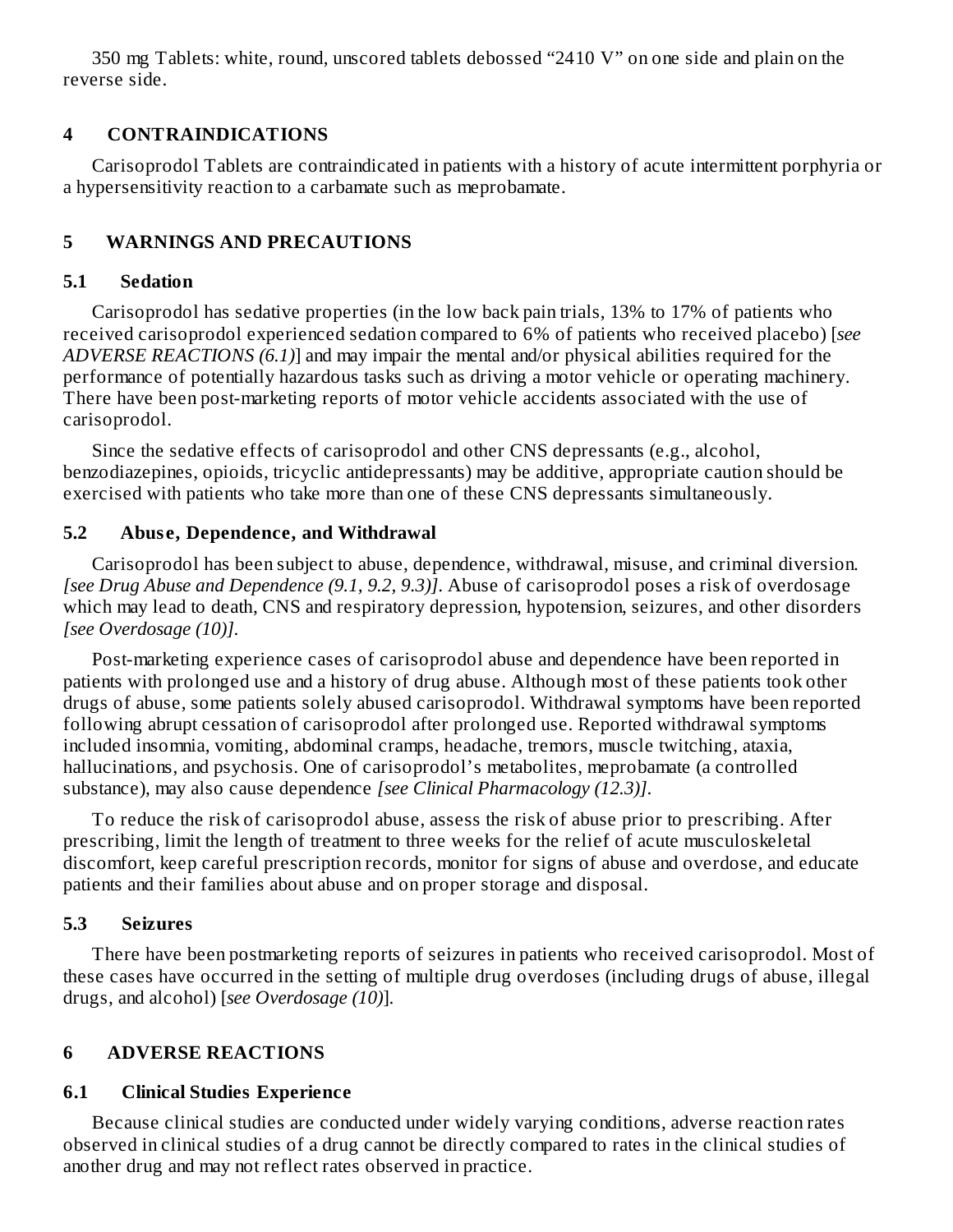The data described below are based on 1387 patients pooled from two double blind, randomized, multicenter, placebo controlled, one-week trials in adult patients with acute, mechanical, lower back pain [*see Clinical Studies (14)*]. In these studies, patients were treated with 250 mg of carisoprodol, 350 mg of carisoprodol, or placebo three times a day and at bedtime for seven days. The mean age was about 41 years old with 54% females and 46% males and 74% Caucasian, 16% Black, 9% Asian, and 2% other.

There were no deaths and there were no serious adverse reactions in these two trials. In these two studies, 2.7%, 2%, and 5.4% of patients treated with placebo, 250 mg of carisoprodol, and 350 mg of carisoprodol, respectively, discontinued due to adverse events; and 0.5%, 0.5%, and 1.8% of patients treated with placebo, 250 mg of carisoprodol, and 350 mg of carisoprodol, respectively, discontinued due to central nervous system adverse reactions.

Table 1 displays adverse reactions reported with frequencies greater than 2% and more frequently than placebo in patients treated with carisoprodol in the two trials described above.

### **Table 1. Patients with Advers e Reactions in Controlled Studies**

**Advers e Reaction Placebo (n=560) n (%) Carisoprodol 250 mg (n=548) n (%) Carisoprodol 350 mg (n=279) n (%)**

| Drowsiness       | 31(6) | 73 (13) | 47(17) |
|------------------|-------|---------|--------|
| <b>Dizziness</b> | 11(2) | 43(8)   | 19(7)  |
| Headache         | 11(2) | 26(5)   | 9 (3)  |

### **6.2 Postmarketing Experience**

The following events have been reported during postapproval use of carisoprodol. Because these reactions are reported voluntarily from a population of uncertain size, it is not always possible to reliably estimate their frequency or establish a causal relationship to drug exposure.

*Cardiovascular:* Tachycardia, postural hypotension, and facial flushing [*see Overdosage (10)*].

*Central Nervous System:* Drowsiness, dizziness, vertigo, ataxia, tremor, agitation, irritability, headache, depressive reactions, syncope, insomnia, and seizures [*see Overdosage (10)*].

*Gastrointestinal:* Nausea, vomiting, and epigastric discomfort.

*Hematologic:* Leukopenia, pancytopenia.

# **7 DRUG INTERACTIONS**

### **7.1 CNS Depressants**

The sedative effects of carisoprodol and other CNS depressants (e.g., alcohol, benzodiazepines, opioids, tricyclic antidepressants) may be additive. Therefore, caution should be exercised with patients who take more than one of these CNS depressants simultaneously. Concomitant use of carisoprodol and meprobamate, a metabolite of carisoprodol, is not recommended [*see Warnings and Precautions (5.1)*].

# **7.2 CYP2C19 Inhibitors and Inducers**

Carisoprodol is metabolized in the liver by CYP2C19 to form meprobamate [*see Clinical Pharmacology (12.3)*]. Co-administration of CYP2C19 inhibitors, such as omeprazole or fluvoxamine, with carisoprodol could result in increased exposure of carisoprodol and decreased exposure of meprobamate. Co-administration of CYP2C19 inducers, such as rifampin or St. John's Wort, with carisoprodol could result in decreased exposure of carisoprodol and increased exposure of meprobamate. Low dose aspirin also showed an induction effect on CYP2C19. The full pharmacological impact of these potential alterations of exposures in terms of either efficacy or safety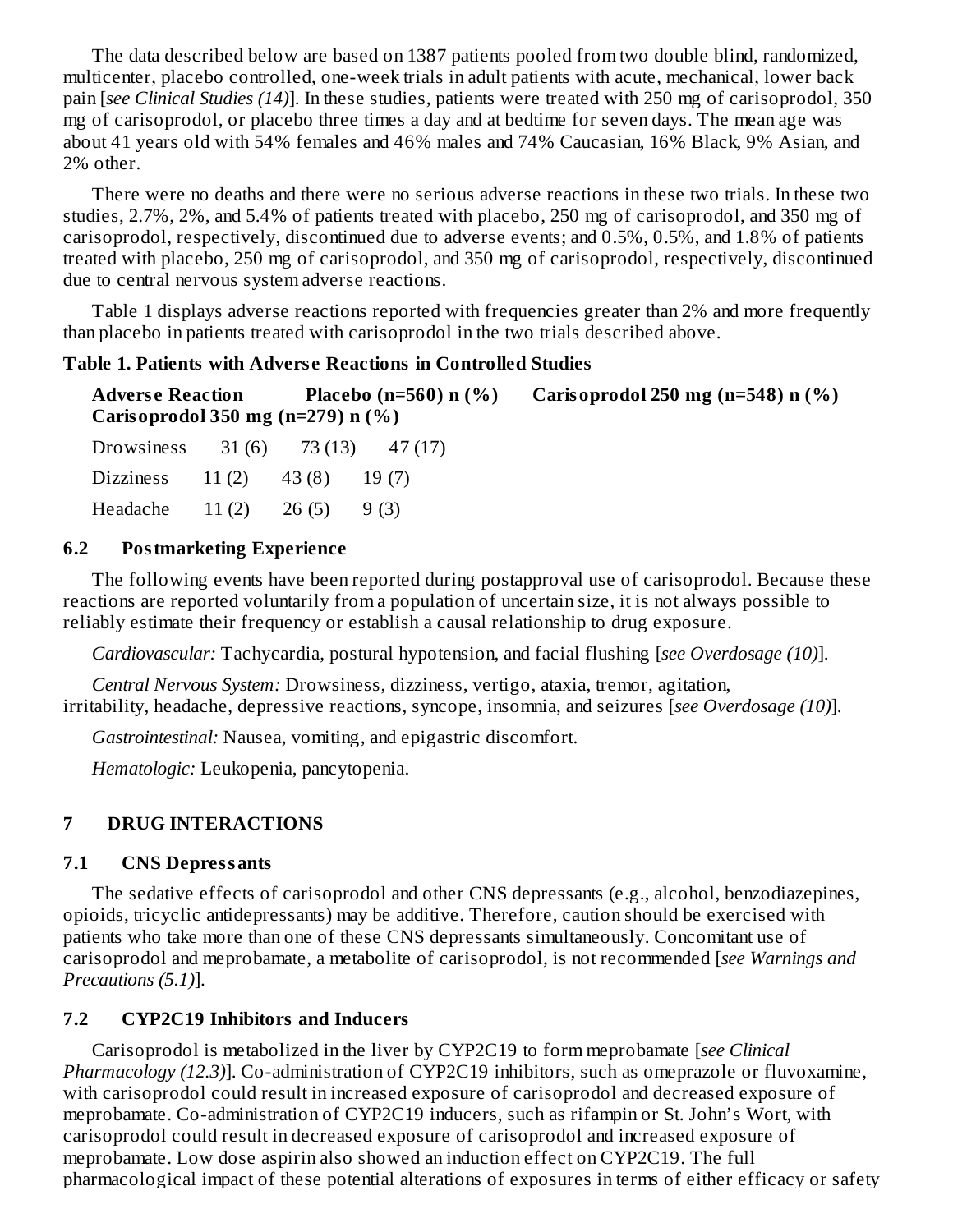# **8 USE IN SPECIFIC POPULATIONS**

### **8.1 Pregnancy: Pregnancy Category C.**

There are no data on the use of carisoprodol during human pregnancy. Animal studies indicate that carisoprodol crosses the placenta and results in adverse effects on fetal growth and postnatal survival. The primary metabolite of carisoprodol, meprobamate, is an approved anxiolytic. Retrospective, postmarketing studies do not show a consistent association between maternal use of meprobamate and an increased risk for particular congenital malformations.

*Teratogenic effects:* Animal studies have not adequately evaluated the teratogenic effects of carisoprodol. There was no increase in the incidence of congenital malformations noted in reproductive studies in rats, rabbits, and mice treated with meprobamate. Retrospective, post-marketing studies of meprobamate during human pregnancy were equivocal for demonstrating an increased risk of congenital malformations following first trimester exposure. Across studies that indicated an increased risk, the types of malformations were inconsistent.

*Nonteratogenic effects:* In animal studies, carisoprodol reduced fetal weights, postnatal weight gain, and postnatal survival at maternal doses equivalent to 1 to 1.5 times the human dose (based on a body surface area comparison). Rats exposed to meprobamate *in-utero* showed behavioral alterations that persisted into adulthood. For children exposed to meprobamate *in-utero*, one study found no adverse effects on mental or motor development or IQ scores. Carisoprodol should be used during pregnancy only if the potential benefit justifies the risk to the fetus.

### **8.2 Labor and Delivery**

There is no information about the effects of carisoprodol on the mother and the fetus during labor and delivery.

# **8.3 Nursing Mothers**

Very limited data in humans show that carisoprodol is present in breast milk and may reach concentrations two to four times the maternal plasma concentrations. In one case report, a breast-fed infant received about 4 to 6% of the maternal daily dose through breast milk and experienced no adverse effects. However, milk production was inadequate and the baby was supplemented with formula. In lactation studies in mice, female pup survival and pup weight at weaning were decreased. This information suggests that maternal use of carisoprodol may lead to reduced or less effective infant feeding (due to sedation) and/or decreased milk production. Caution should be exercised when carisoprodol is administered to a nursing woman.

# **8.4 Pediatric Us e**

The efficacy, safety, and pharmacokinetics of carisoprodol in pediatric patients less than 16 years of age have not been established.

# **8.5 Geriatric Us e**

The efficacy, safety, and pharmacokinetics of carisoprodol in patients over 65 years old have not been established.

# **8.6 Renal Impairment**

The safety and pharmacokinetics of carisoprodol in patients with renal impairment have not been evaluated. Since carisoprodol is excreted by the kidney, caution should be exercised if carisoprodol is administered to patients with impaired renal function. Carisoprodol is dialyzable by hemodialysis and peritoneal dialysis.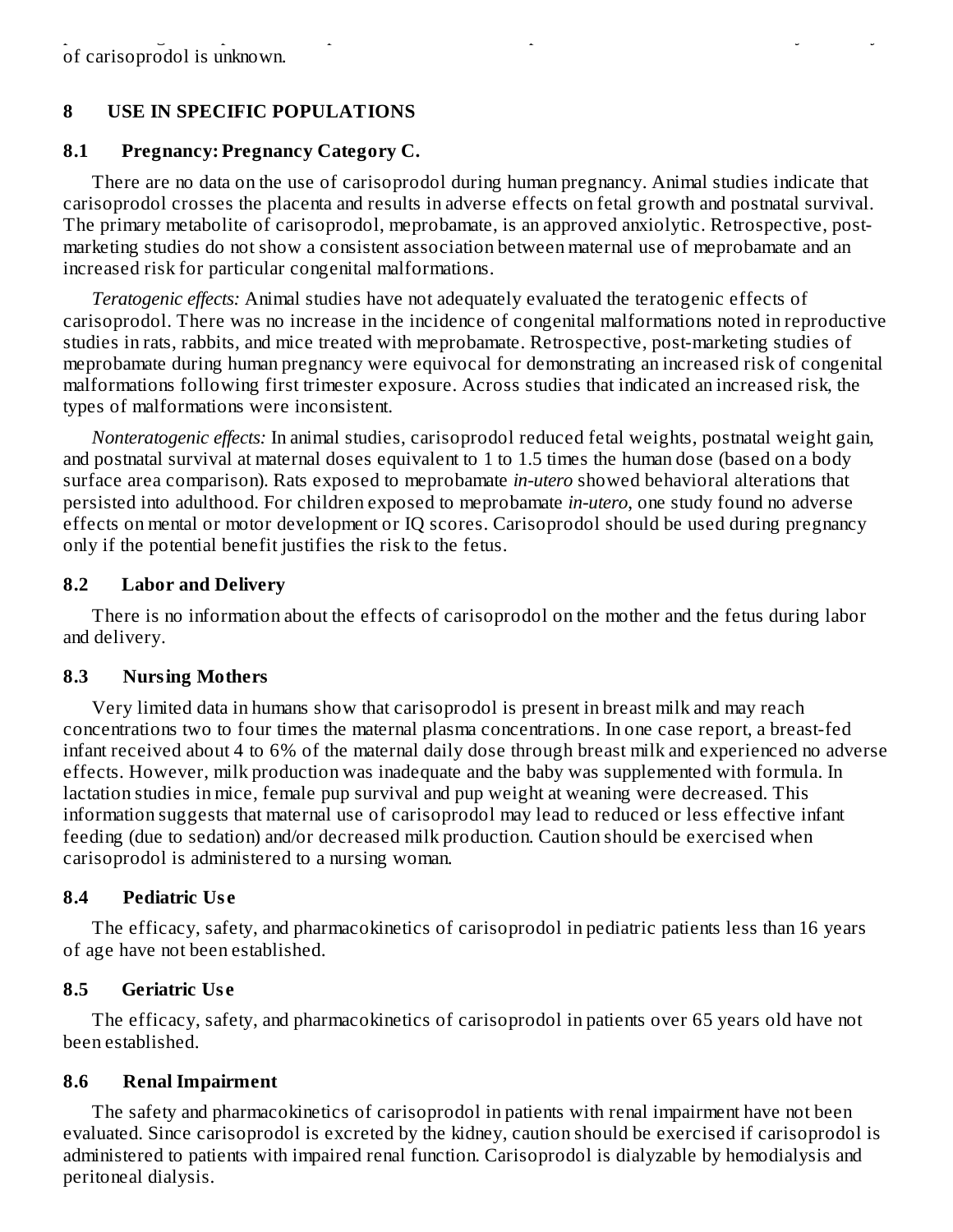### **8.7 Hepatic Impairment**

The safety and pharmacokinetics of carisoprodol in patients with hepatic impairment have not been evaluated. Since carisoprodol is metabolized in the liver, caution should be exercised if carisoprodol is administered to patients with impaired hepatic function.

#### **8.8 Patients with Reduced CYP2C19 Activity**

Patients with reduced CYP2C19 activity have higher exposure to carisoprodol. Therefore, caution should be exercised in administration of carisoprodol to these patients [*see Clinical Pharmacology (12.3)*].

### **9 DRUG ABUSE AND DEPENDENCE**

#### **9.1 Controlled Substance**

Carisoprodol is a Schedule IV controlled substance. Carisoprodol has been subject to abuse, misuse, and criminal diversion for nontherapeutic use *[see Warnings and Precautions (5.2)]*.

### **9.2 Abus e**

Abuse of carisoprodol poses a risk of overdosage which may lead to death, CNS and respiratory depression, hypotension, seizures and other disorders *[see Warnings and Precautions (5.2) and Overdosage (10)]*. Patients at high risk of carisoprodol abuse may include those with prolonged use of carisoprodol, with a history of drug abuse, or those who use carisoprodol in combination with other abused drugs.

Prescription drug abuse is the intentional non-therapeutic use of a drug, even once, for its rewarding psychological effects. Drug addiction, which develops after repeated drug abuse, is characterized by a strong desire to take a drug despite harmful consequences, difficulty in controlling its use, giving a higher priority to drug use than to obligations, increased tolerance, and sometimes physical withdrawal. Drug abuse and drug addiction are separate and distinct from physical dependence and tolerance (for example, abuse or addiction may not be accompanied by tolerance or physical dependence) *[see Drug Abuse and Dependence (9.3)]*.

### **9.3 Dependence**

Tolerance is when a patient's reaction to a specific dosage and concentration is progressively reduced in the absence of disease progression, requiring an increase in the dosage to maintain the same. Physical dependence is characterized by withdrawal symptoms after abrupt discontinuation or a significant dose reduction of a drug. Both tolerance and physical dependence have been reported with the prolonged use of carisoprodol. Reported withdrawal symptoms with carisoprodol include insomnia, vomiting, abdominal cramps, headache, tremors, muscle twitching, anxiety, ataxia, hallucinations, and psychosis. Instruct patients taking large doses of carisoprodol or those taking the drug for a prolonged time to not abruptly stop carisoprodol *[see Warnings and Precautions (5.2)]*.

### **10 OVERDOSAGE**

Overdosage of carisoprodol commonly produces CNS depression. Death, coma, respiratory depression, hypotension, seizures, delirium, hallucinations, dystonic reactions, nystagmus, blurred vision, mydriasis, euphoria, muscular incoordination, rigidity, and/or headache have been reported with carisoprodol overdosage. Serotonin syndrome has been reported with carisoprodol intoxication. Many of the carisoprodol overdoses have occurred in the setting of multiple drug overdoses (including drugs of abuse, illegal drugs, and alcohol). The effects of an overdose of carisoprodol and other CNS depressants (e.g., alcohol, benzodiazepines, opioids, tricyclic antidepressants) can be additive even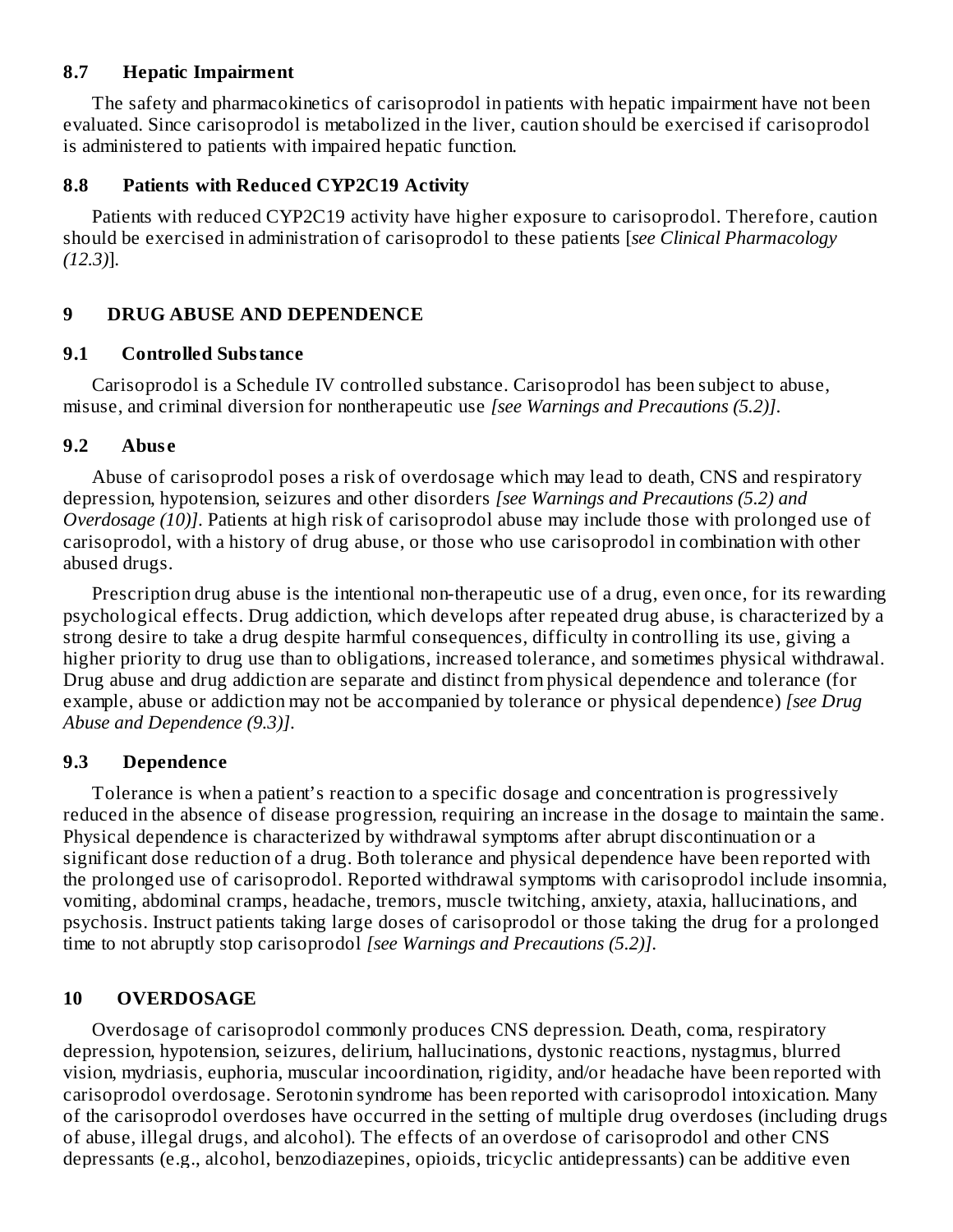when one of the drugs has been taken in the recommended dosage. Fatal accidental and non-accidental overdoses of carisoprodol have been reported alone or in combination with CNS depressants.

**Treatment of Overdosage:** Basic life support measures should be instituted as dictated by the clinical presentation of the carisoprodol overdose. Vomiting should not be induced because of the risk of CNS and respiratory depression, and subsequent aspiration. Circulatory support should be administered with volume infusion and vasopressor agents if needed. Seizures should be treated with intravenous benzodiazepines and the reoccurrence of seizures may be treated with phenobarbital. In cases of severe CNS depression, airway protective reflexes may be compromised and tracheal intubation should be considered for airway protection and respiratory support.

For decontamination in cases of severe toxicity, activated charcoal should be considered in a hospital setting in patients with large overdoses who present early and are not demonstrating CNS depression and can protect their airway.

For more information on the management of an overdose of carisoprodol, **contact a Poison Control Center**.

### **11 DESCRIPTION**

Carisoprodol Tablets USP are available as 350 mg round, white tablets for oral administration. Carisoprodol is a white, crystalline powder, having a mild, characteristic odor and a bitter taste. It is slightly soluble in water; freely soluble in alcohol, in chloroform, and in acetone; and its solubility is practically independent of pH. Carisoprodol is present as a racemic mixture. Chemically, carisoprodol is N-isopropyl-2-methyl-2-propyl-1,3-propanediol dicarbamate and the molecular formula is  $C_{12}H_{24}N_2O_4$ , with a molecular weight of 260.33. The structural formula is:

$$
\begin{matrix}CH_2CH_2CH_3\\ |\\ H_2NCOOCH_2CCH_2OOCNHCH(CH_3);\\ |\\ CH_3\end{matrix}
$$

Other ingredients in Carisoprodol Tablets, USP include croscarmellose sodium, hydrogenated vegetable oil, hypromellose, magnesium stearate and microcrystalline cellulose.

### **12 CLINICAL PHARMACOLOGY**

### **12.1 Mechanism of Action**

The mechanism of action of carisoprodol in relieving discomfort associated with acute painful musculoskeletal conditions has not been clearly identified.

In animal studies, muscle relaxation induced by carisoprodol is associated with altered interneuronal activity in the spinal cord and in the descending reticular formation of the brain.

### **12.2 Pharmacodynamics**

Carisoprodol is a centrally acting skeletal muscle relaxant that does not directly relax skeletal muscles.

A metabolite of carisoprodol, meprobamate, has anxiolytic and sedative properties. The degree to which these properties of meprobamate contribute to the safety and efficacy of carisoprodol is unknown.

### **12.3 Pharmacokinetics**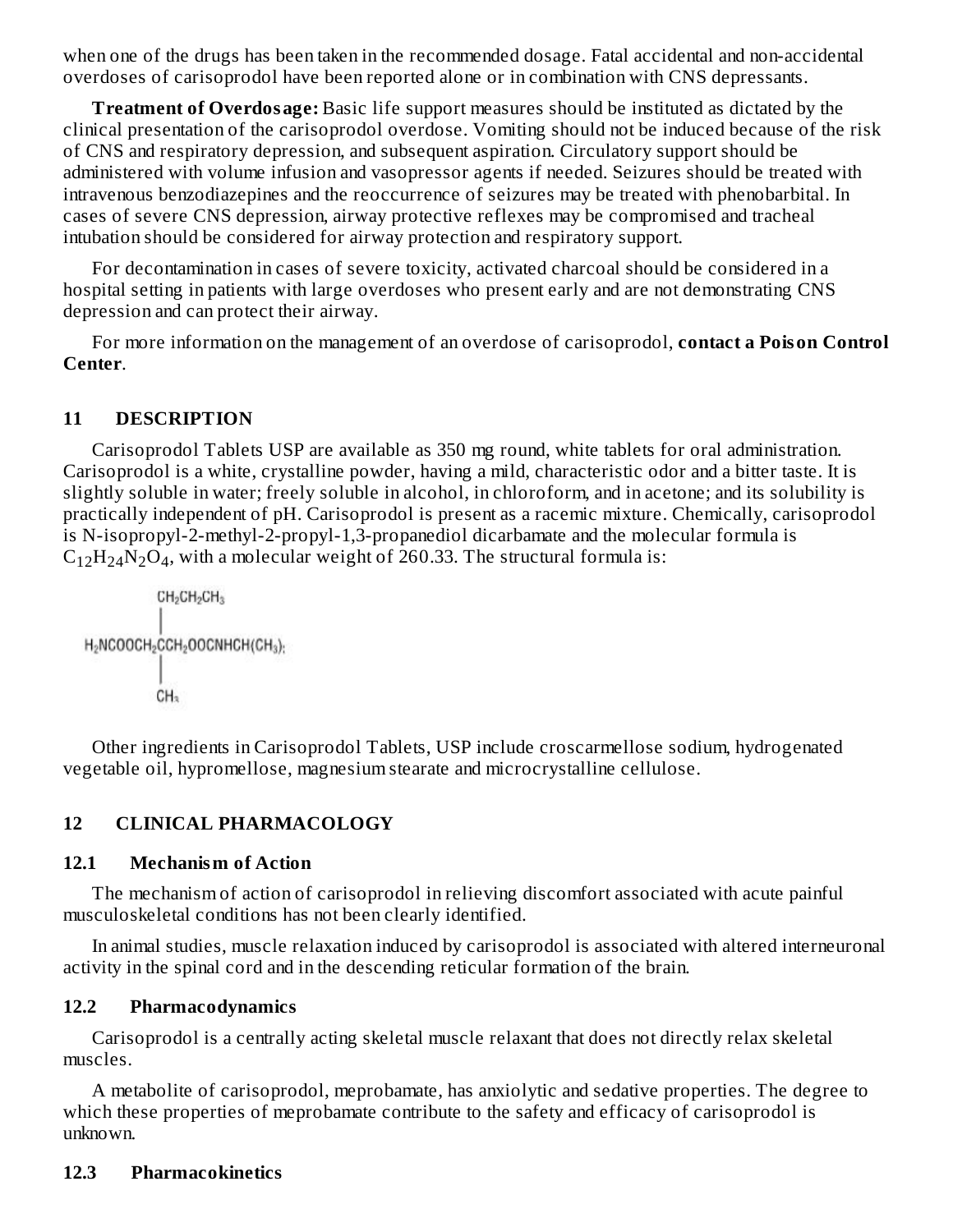The pharmacokinetics of carisoprodol and its metabolite meprobamate were studied in a crossover study of 24 healthy subjects (12 male and 12 female) who received single doses of 250 mg and 350 mg carisoprodol (see Table 2). The exposure of carisoprodol and meprobamate was dose proportional between the 250 mg and 350 mg doses. The  $\rm C_{max}$  of meprobamate was 2.5  $\pm$  0.5  $\rm \mu g/mL$  (mean  $\pm$  SD) after administration of a single 350 mg dose of carisoprodol, which is approximately 30% of the  $\rm{C_{max}}$ of meprobamate (approximately 8 µg/mL) after administration of a single 400 mg dose of meprobamate.

| Table 2. Pharmacokinetic Parameters of Carisoprodol and Meprobamate<br>(Mean ± SD, n=24) |                                            |               |  |  |  |  |  |
|------------------------------------------------------------------------------------------|--------------------------------------------|---------------|--|--|--|--|--|
|                                                                                          | 250 mg Carisoprodol<br>350 mg Carisoprodol |               |  |  |  |  |  |
|                                                                                          | <b>Carisoprodol</b>                        |               |  |  |  |  |  |
| $C_{\text{max}}$ (µg/mL)                                                                 | $1.2 \pm 0.5$                              | $1.8 \pm 1.0$ |  |  |  |  |  |
| $AUC_{\text{inf}}$ (µg*hr/mL)                                                            | $4.5 \pm 3.1$                              | $7.0 \pm 5.0$ |  |  |  |  |  |
| $T_{max}$ (hr)                                                                           | $1.5 \pm 0.8$                              | $1.7 \pm 0.8$ |  |  |  |  |  |
| $T_{1/2}$ (hr)                                                                           | $1.7 \pm 0.5$                              | $2.0 \pm 0.5$ |  |  |  |  |  |
| <b>Meprobamate</b>                                                                       |                                            |               |  |  |  |  |  |
| $C_{\text{max}}$ (µg/mL)                                                                 | $1.8 \pm 0.3$                              | $2.5 \pm 0.5$ |  |  |  |  |  |
| $AUC_{inf}$ (µg*hr/mL)                                                                   | $32 \pm 6.2$                               | $46 \pm 9.0$  |  |  |  |  |  |
| $T_{max}$ (hr)                                                                           | $3.6 \pm 1.7$                              | $4.5 \pm 1.9$ |  |  |  |  |  |
| $T_{1/2}$ (hr)                                                                           | $9.7 \pm 1.7$                              | $9.6 \pm 1.5$ |  |  |  |  |  |

*Absorption:* Absolute bioavailability of carisoprodol has not been determined. The mean time to peak plasma concentrations (T $_{\rm max}$ ) of carisoprodol was approximately 1.5 to 2 hours. Co-administration of a high-fat meal with carisoprodol (350 mg tablet) had no effect on the pharmacokinetics of carisoprodol. Therefore, carisoprodol may be administered with or without food.

*Metabolism:* The major pathway of carisoprodol metabolism is via the liver by cytochrome enzyme CYP2C19 to form meprobamate. This enzyme exhibits genetic polymorphism (see Patients with Reduced CYP2C19 Activity below).

*Elimination:* Carisoprodol is eliminated by both renal and non-renal routes with a terminal elimination half-life of approximately 2 hours. The half-life of meprobamate is approximately 10 hours.

*Gender:* Exposure of carisoprodol is higher in female than in male subjects (approximately 30 to 50% on a weight adjusted basis). Overall exposure of meprobamate is comparable between female and male subjects.

*Patients with Reduced CYP2C19 Activity:* Carisoprodol should be used with caution in patients with reduced CYP2C19 activity. Published studies indicate that patients who are poor CYP2C19 metabolizers have a 4-fold increase in exposure to carisoprodol, and concomitant 50% reduced exposure to meprobamate compared to normal CYP2C19 metabolizers. The prevalence of poor metabolizers in Caucasians and African Americans is approximately 3 to 5% and in Asians is approximately 15 to 20%.

# **13 NONCLINICAL TOXICOLOGY**

### **13.1 Carcinogenesis, Mutagenesis, Impairment of Fertility**

Long term studies in animals have not been performed to evaluate the carcinogenic potential of carisoprodol.

Carisoprodol was not formally evaluated for genotoxicity. In published studies, carisoprodol was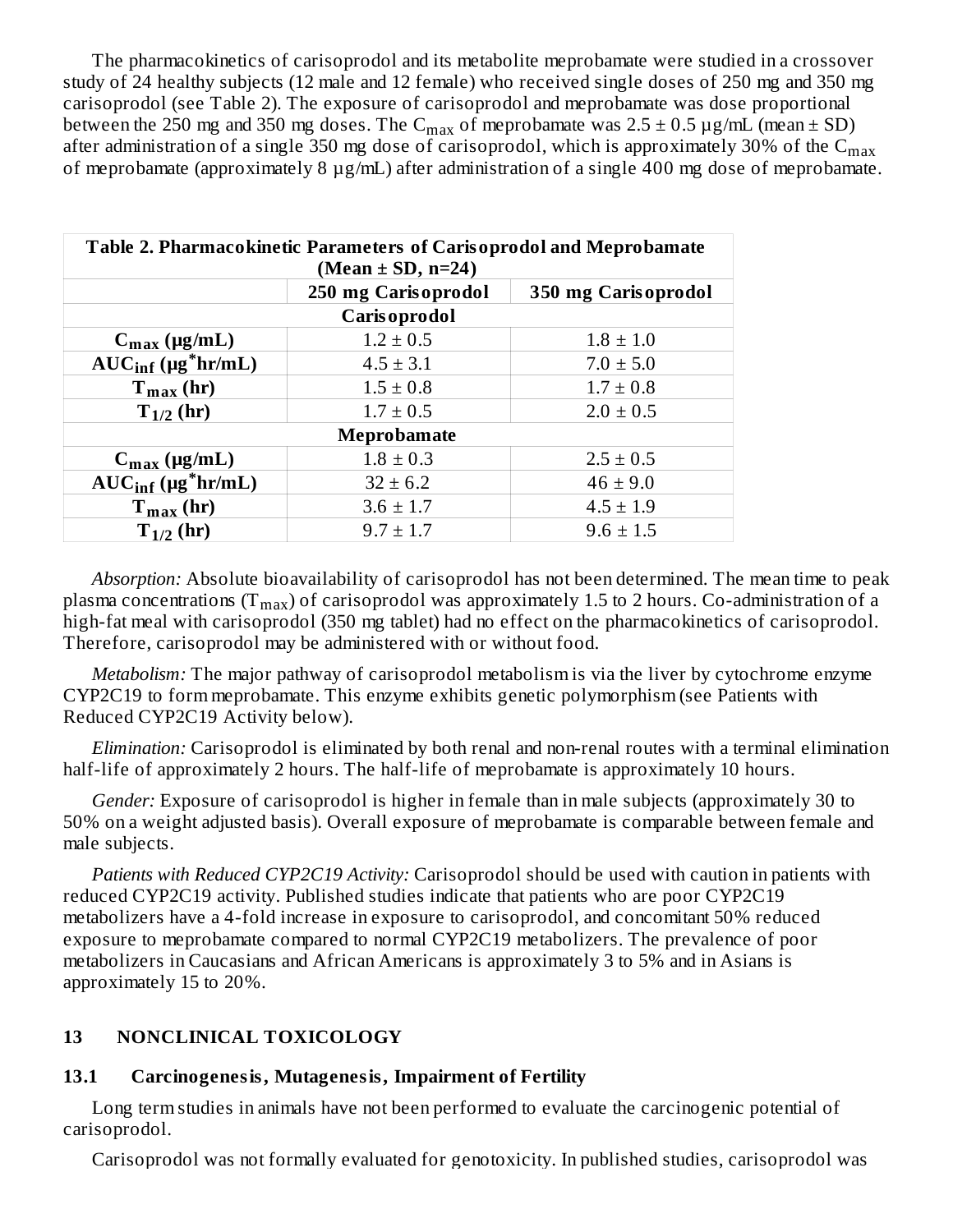mutagenic in the *in vitro* mouse lymphoma cell assay in the absence of metabolizing enzymes, but was not mutagenic in the presence of metabolizing enzymes. Carisoprodol was clastogenic in the *in vitro* chromosomal aberration assay using Chinese hamster ovary cells with or without the presence of metabolizing enzymes. Other types of genotoxic tests resulted in negative findings. Carisoprodol was not mutagenic in the Ames reverse mutation assay using *S. typhimurium* strains with or without metabolizing enzymes, and was not clastogenic in an *in vivo* mouse micronucleus assay of circulating blood cells.

Carisoprodol was not formally evaluated for effects on fertility. Published reproductive studies of carisoprodol in mice found no alteration in fertility although an alteration in reproductive cycles characterized by a greater time spent in estrus was observed at a carisoprodol dose of 1200 mg/kg/day. In a 13-week toxicology study that did not determine fertility, mouse testes weight and sperm motility were reduced at a dose of 1200 mg/kg/day. In both studies, the no effect level was 750 mg/kg/day, corresponding to approximately 2.6 times the human equivalent dosage of 350 mg four times a day, based on a body surface area comparison. The significance of these findings for human fertility is not known.

### **14 CLINICAL STUDIES**

The safety and efficacy of carisoprodol for the relief of acute, idiopathic mechanical low back pain was evaluated in two, 7-day, double blind, randomized, multicenter, placebo controlled, U.S. trials (Studies 1 and 2). Patients had to be 18 to 65 years old and had to have acute back pain ( $\leq$  3 days of duration) to be included in the trials. Patients with chronic back pain; at increased risk for vertebral fracture (e.g., history of osteoporosis); with a history of spinal pathology (e.g., herniated nucleus pulposis, spondylolisthesis or spinal stenosis); with inflammatory back pain, or with evidence of a neurologic deficit were excluded from participation. Concomitant use of analgesics (e.g., acetaminophen, NSAIDs, tramadol, opioid agonists), other muscle relaxants, botulinum toxin, sedatives (e.g., barbiturates, benzodiazepines, promethazine hydrochloride), and anti-epileptic drugs was prohibited.

In Study 1, patients were randomized to one of three treatment groups (i.e., carisoprodol 250 mg, carisoprodol 350 mg, or placebo) and in Study 2 patients were randomized to two treatment groups (i.e., carisoprodol 250 mg or placebo). In both studies, patients received study medication three times a day and at bedtime for seven days.

The primary endpoints were the relief from starting backache and the global impression of change, as reported by patients, on Study Day 3. Both endpoints were scored on a 5-point rating scale from 0 (worst outcome) to 4 (best outcome) in both studies. The primary statistical comparison was between the carisoprodol 250 mg and placebo groups in both studies.

The proportion of patients who used concomitant acetaminophen, NSAIDs, tramadol, opioid agonists, other muscle relaxants, and benzodiazepines was similar in the treatment groups.

The results for the primary efficacy evaluations in the acute, low back pain studies are presented in Table 3.

| Table 3. Results of the Primary Efficacy Endpoints <sup>a</sup> in Studies 1 and 2 |                                                                        |                |                         |                        |  |  |  |
|------------------------------------------------------------------------------------|------------------------------------------------------------------------|----------------|-------------------------|------------------------|--|--|--|
| <b>Study</b>                                                                       | Parameter                                                              | <b>Placebo</b> | Caris oprodol 250<br>mg | Carisoprodol 350<br>mg |  |  |  |
|                                                                                    | <b>Number of Patients</b>                                              | $n=269$        | $n=264$                 | $n=273$                |  |  |  |
|                                                                                    | <b>Relief from Starting Backache,</b><br>Mean $(SE)^b$                 | 1.4(0.1)       | 1.8(0.1)                | 1.8(0.1)               |  |  |  |
|                                                                                    | Difference between Carisoprodol<br>and Placebo, Mean $(SE)^b$ (95% CI) |                | 0.4(0.2, 0.5)           | 0.4(0.2, 0.6)          |  |  |  |
|                                                                                    | <b>Global Impression of Change,</b>                                    | 1.0(0.1)       | 2.011                   | 7.7(1)                 |  |  |  |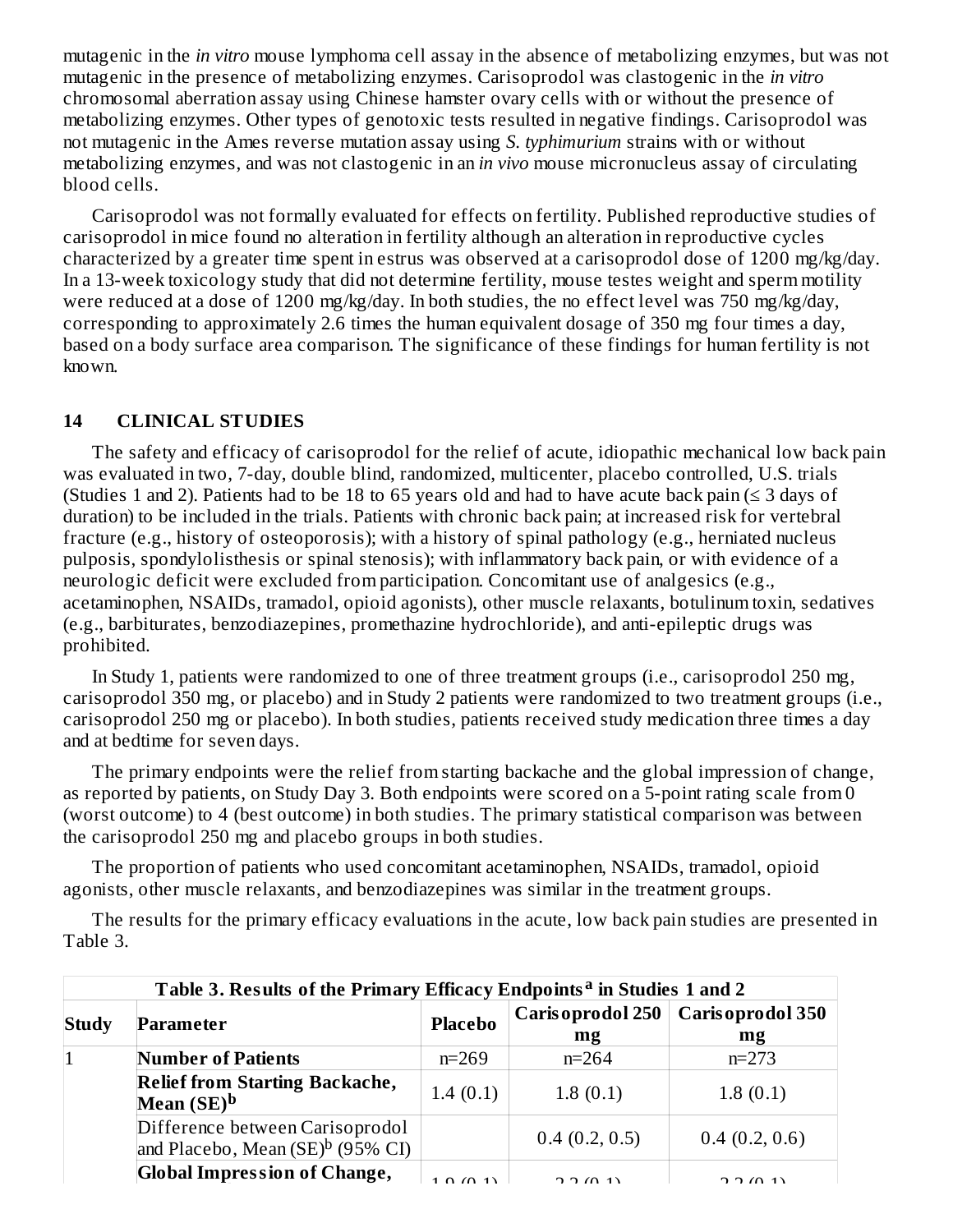|   | Mean $(SE)^b$                                                                   | 1.5(0.1)  | $2.2$ (U.1)   | $2.2$ (0.1)   |  |
|---|---------------------------------------------------------------------------------|-----------|---------------|---------------|--|
|   | Difference between Carisoprodol<br>and Placebo, Mean $(SE)^b$ (95% CI)          |           | 0.2(0.1, 0.4) | 0.3(0.1, 0.4) |  |
| 2 | <b>Number of Patients</b>                                                       | $n = 278$ | $n=269$       |               |  |
|   | <b>Relief from Starting Backache,</b><br>Mean $(SE)^b$                          | 1.1(0.1)  | 1.8(0.1)      |               |  |
|   | Difference between Carisoprodol<br>and Placebo, Mean (SE) <sup>b</sup> (95% CI) |           | 0.7(0.5, 0.9) |               |  |
|   | <b>Global Impression of Change,</b><br>Mean $(SE)^b$                            | 1.7(0.1)  | 2.2(0.1)      |               |  |
|   | Difference between Carisoprodol<br>and Placebo, Mean $(SE)^b$ (95% CI)          |           | 0.5(0.4, 0.7) |               |  |

The primary efficacy endpoints (Relief from Starting Backache and Global Impression of Change) were assessed by the patients on Study Day 3. These endpoints were scored on a 5-point rating scale from 0 (worst outcome) to 4 (best outcome). a

Mean is the least squared mean and SE is the standard error of the mean. The ANOVA model was used for the primary statistical comparison between the carisoprodol 250 mg and placebo groups. b

Patients treated with carisoprodol experienced improvement in function as measured by the Roland-Morris Disability Questionnaire (RMDQ) score on Days 3 and 7.

# **16 HOW SUPPLIED/STORAGE AND HANDLING**

Carisoprodol Tablets USP, 350 mg: white, round, unscored tablets debossed "2410 V" on one side and plain on the reverse side; available as follows:

- Bottles of 100: NDC 58657-645-01
- Bottles of 500: NDC 58657-645-50
- Bottles of 1000: NDC 58657-645-10

### **Storage:**

Store at 20° to 25°C (68° to 77°F) [see USP Controlled Room Temperature].

# **17 PATIENT COUNSELING INFORMATION**

Patients should be advised to contact their physician if they experience any adverse reactions to carisoprodol tablets.

### **17.1 Sedation**

Patients should be advised that carisoprodol tablets may cause drowsiness and/or dizziness, and has been associated with motor vehicle accidents. Patients should be advised to avoid taking carisoprodol before engaging in potentially hazardous activities such as driving a motor vehicle or operating machinery [*see Warnings and Precautions (5.1)*].

### **17.2 Avoidance of Alcohol and Other CNS Depressants**

Patients should be advised to avoid alcoholic beverages while taking carisoprodol tablets and to check with their doctor before taking other CNS depressants such as benzodiazepines, opioids, tricyclic antidepressants, sedating antihistamines, or other sedatives [*see Warnings and Precautions (5.1)*].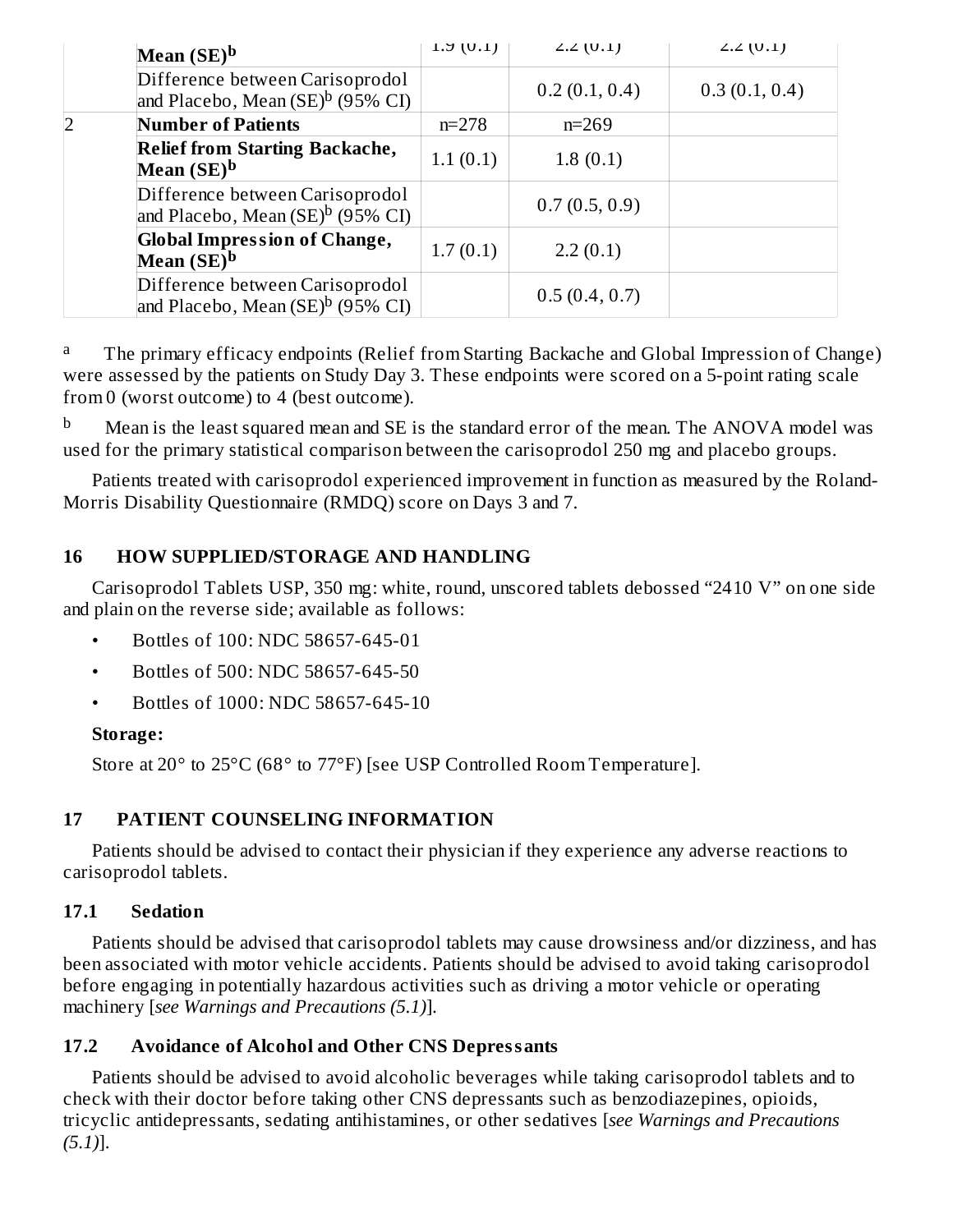### **17.3 Carisoprodol Tablets Should Only Be Us ed for Short-Term Treatment**

Patients should be advised that treatment with carisoprodol tablets should be limited to acute use (up to two or three weeks) for the relief of acute, musculoskeletal discomfort. In the post-marketing experience with carisoprodol tablets, cases of dependence, withdrawal, and abuse have been reported with prolonged use. If the musculoskeletal symptoms still persist, patients should contact their healthcare provider for further evaluation.

#### **To report SUSPECTED ADVERSE REACTIONS, contact Method Pharmaceuticals at 1- 877-250-3427 or FDA at 1-800-FDA-1088 or** *www.fda.gov/medwatch***.**

Distributed by: Method Pharmaceuticals, LLC Fort Worth, TX 76118 9040431

Rev. 06/2019

#### **PRINCIPAL DISPLAY PANEL**

NDC 58657-645-01 Carisoprodol Tablets, USP 350 mg Rx Only 100 Tablets



#### **PRINCIPAL DISPLAY PANEL**

NDC 58657-645-50 Carisoprodol Tablets, USP 350 mg Rx Only 500 Tablets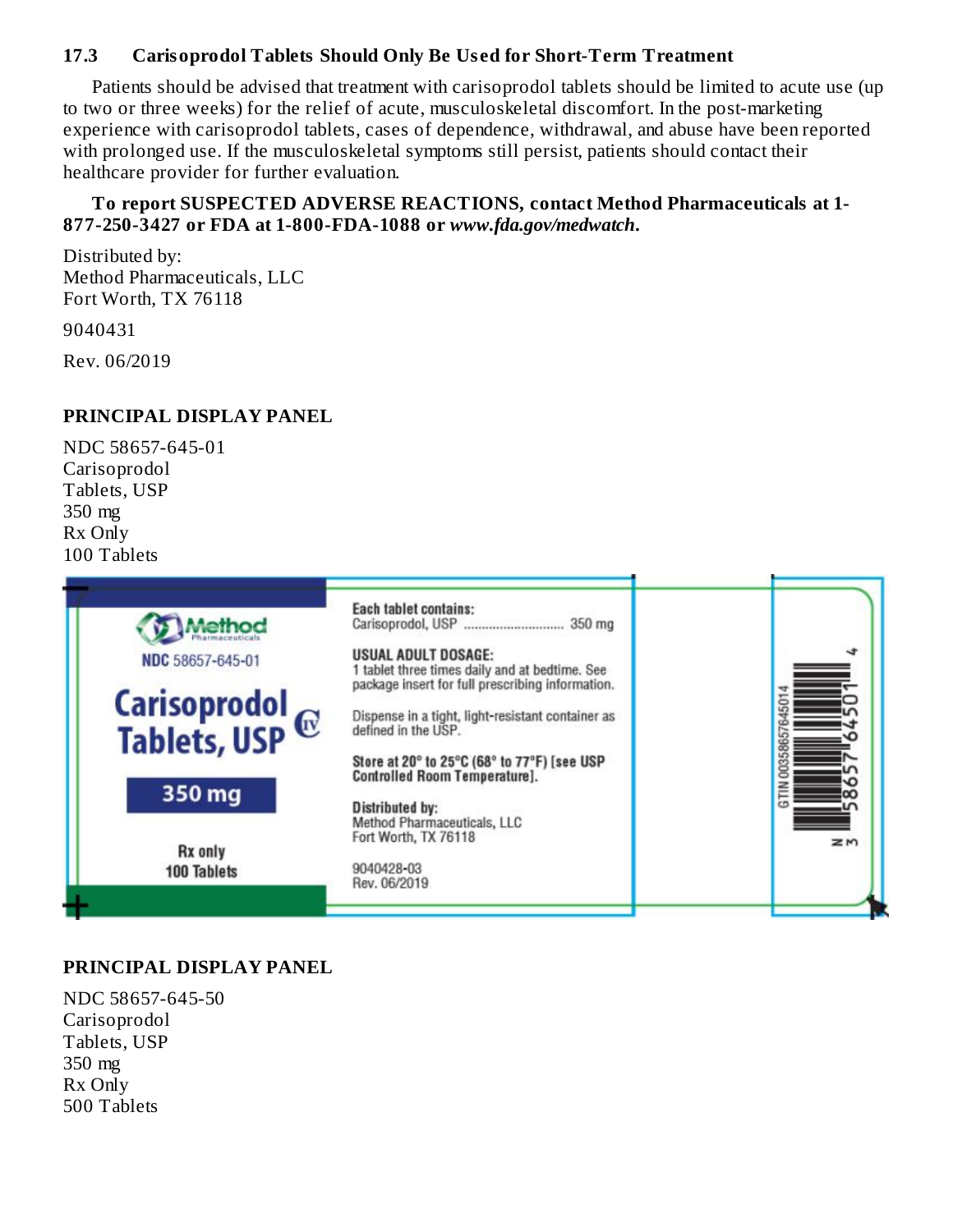

#### **PRINCIPAL DISPLAY PANEL**

NDC 58657-645-10 Carisoprodol Tablets, USP 350 mg Rx Only 1000 Tablets



| <b>CARISOPRODOL</b><br>carisoprodol tablet |                         |                     |                 |
|--------------------------------------------|-------------------------|---------------------|-----------------|
| <b>Product Information</b>                 |                         |                     |                 |
| <b>Product Type</b>                        | HUMAN PRESCRIPTION DRUG | Item Code (Source)  | NDC:58657-645   |
| <b>Route of Administration</b>             | ORAL                    | <b>DEA Schedule</b> | C <sub>IV</sub> |